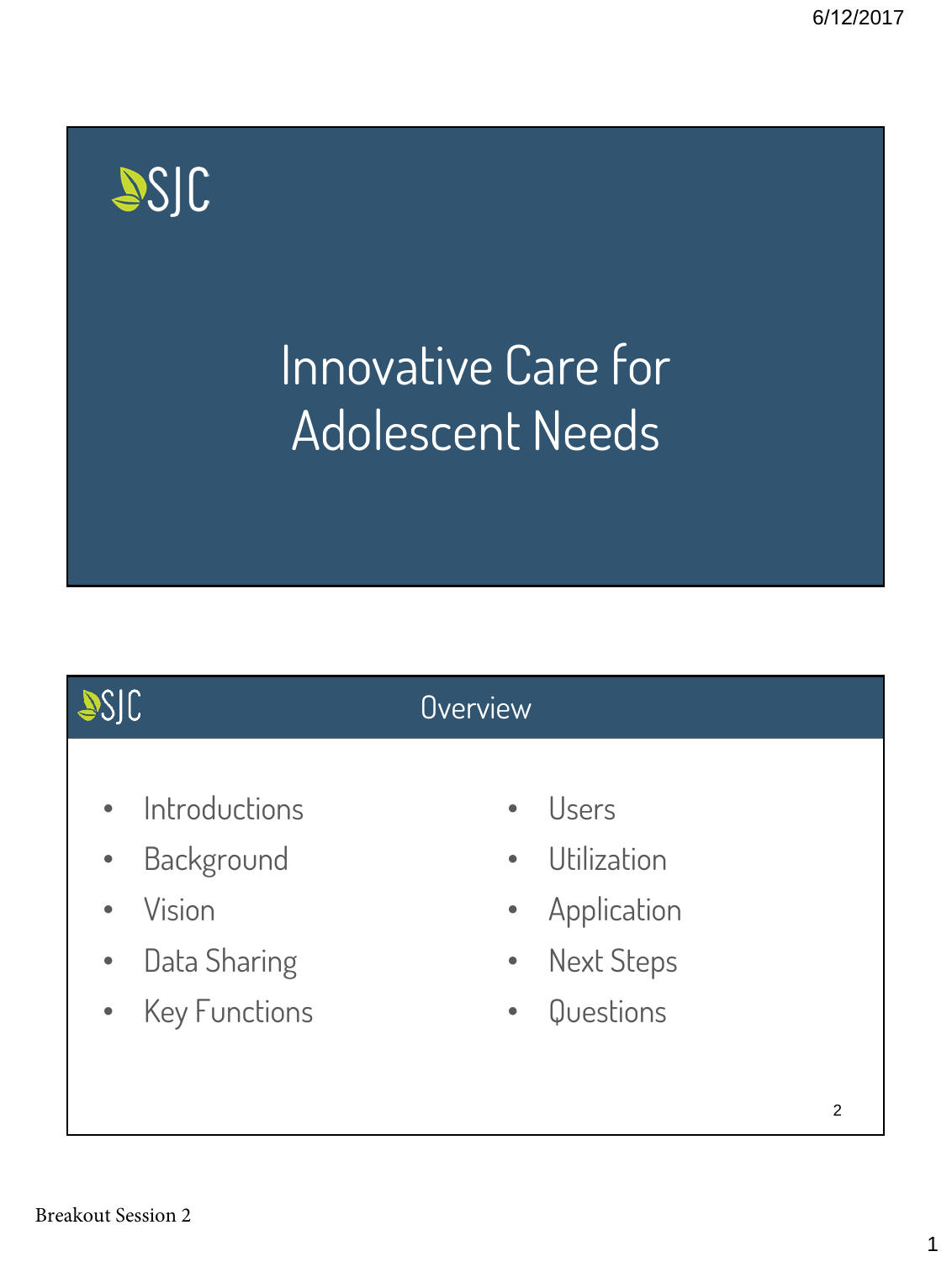## SSJC

### Background

- Google Innovation Lab 2015
- Use "10X" thinking to identify "moonshot" concepts
- Concepts included:
	- Virtual Support Team for At Risk Youth
	- Perfect Match for Foster Youth

**JSJC** 

#### Background

- What problems were we trying to solve?
	- Needed to improve coordination between support agencies to eliminate redundant services, improve efficiency, and become proactively aware of events that could cause behavior issues
	- Needed a better solution for gathering and sharing youth data. Research showed all agencies were manually gathering data via faxes, phone calls, and emails to partner agencies.

3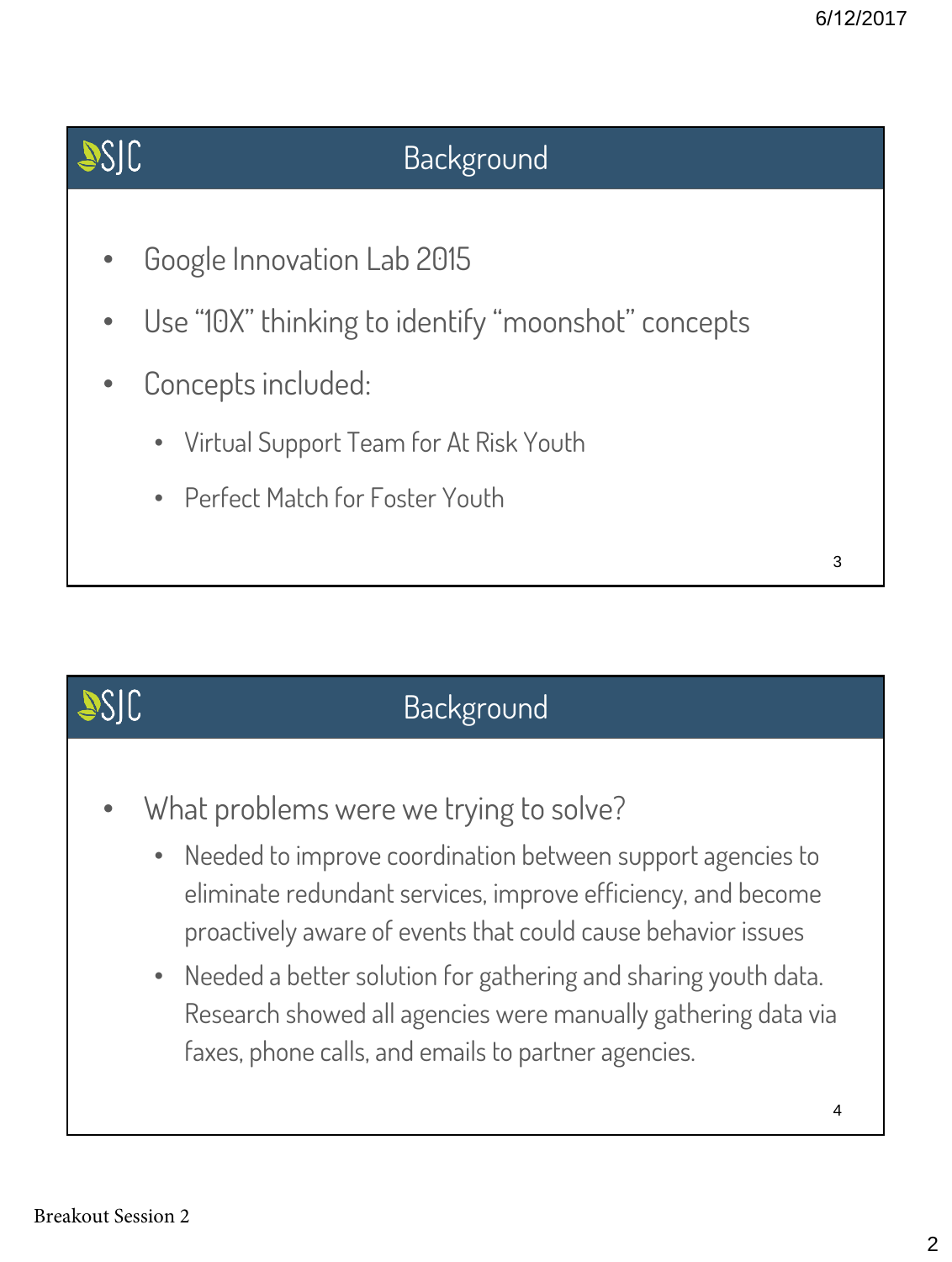## SSJC

#### Vision

- Create a tool for collaboration and coordination of support services. Youth, family, and RFA would also have access.
- Serve as a centralized repository of youth information on a provided by data sharing partners.
- A matching engine would be hosted in tool and match youth profile to RFA profiles to identify the best match.

## **JSJC** I-CAN Project • Launched in Fall of 2016 • Implementation vendor – **Dito** contracted Jan 2017 • Deployment targeted for Summer 2017 SJC Project team: • Probation • Human Services Agency • Behavioral Health Services • Information System Division 6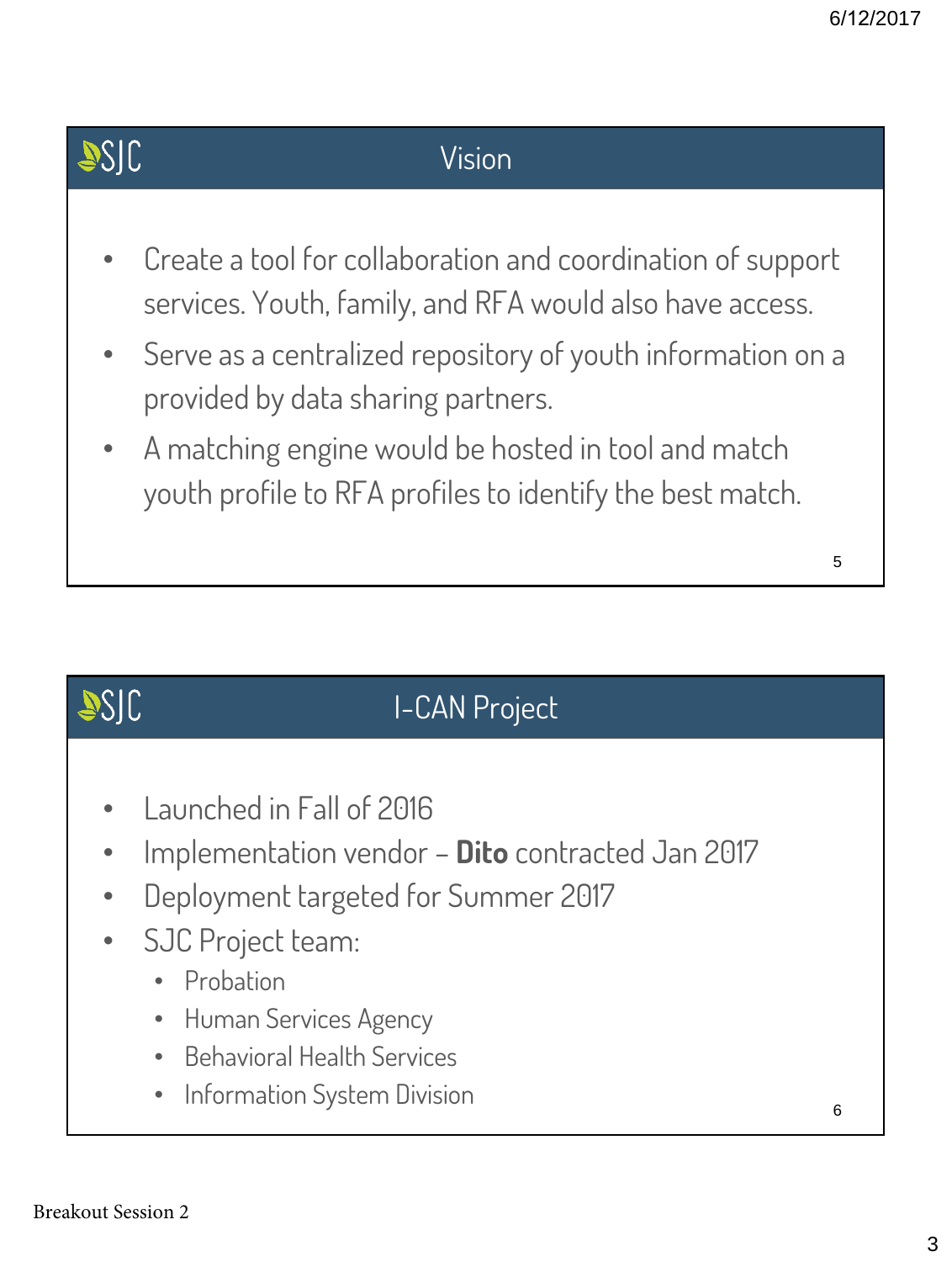

## Key Functions

- Data Sharing
- Collaboration
- RFA Matching Engine
- RFA /Provider Management
- Mapping
- RFA/Provider Portal
- Alerts
- Assessments/Reports
- Safety Info
- Provider (STRTP) Matching

SSJC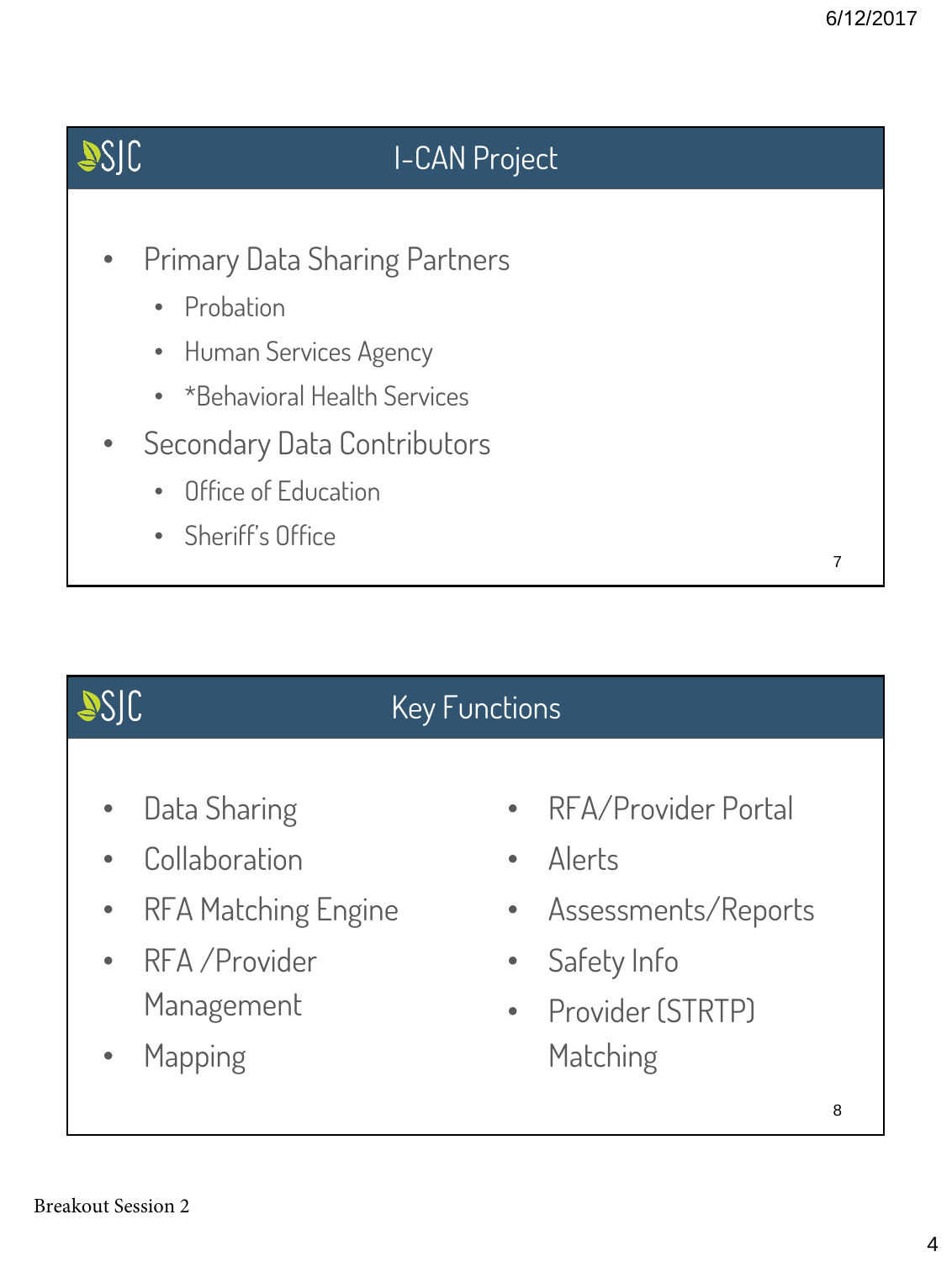

| SSIC<br>Utilization by Team Member    |                        |                 |               |                |               |                |               |              |                            |                                   |                                                        |                          |                 |                            |                           |                  |
|---------------------------------------|------------------------|-----------------|---------------|----------------|---------------|----------------|---------------|--------------|----------------------------|-----------------------------------|--------------------------------------------------------|--------------------------|-----------------|----------------------------|---------------------------|------------------|
| Team<br>Member/<br><b>Utilization</b> | Data<br><b>Sharing</b> | Team<br>Collab. | Youth<br>Info | Safety<br>Info | <b>Assess</b> | <b>Mapping</b> | <b>Alerts</b> | Forms        | Incident<br><b>Reports</b> | <b>Progress</b><br><b>Reports</b> | <b>Client</b><br><b>Satisfaction</b><br><b>Surveys</b> | RFA Recruit<br>Retention | Provider<br>Mgt | RFA/<br>Provider<br>Portal | RFA/<br>Provider<br>Match | <b>Referrals</b> |
| Juvenile<br>Probation                 | $\mathbf{v}$           | $\mathbf{v}$    | $\mathbf{v}$  | $\mathbf v$    | v             | $\mathbf v$    | $\mathbf v$   | V            | V                          | v                                 | $\mathbf v$                                            | v                        | $\mathbf{v}$    | V                          | $\mathbf v$               | V                |
| Adult<br>Probation                    | $\mathbf{v}$           |                 |               | $\mathbf{v}$   |               |                |               |              |                            |                                   |                                                        |                          |                 |                            |                           |                  |
| Human<br>Services<br>Agency           | $\mathbf v$            | $\mathbf{v}$    | $\mathbf{v}$  | $\mathbf{v}$   | $\mathbf v$   | $\mathbf{v}$   | $\mathbf{v}$  | $\mathbf{v}$ | $\mathbf{v}$               | $\mathbf v$                       | $\mathbf{v}$                                           | $\mathbf v$              | $\mathbf{v}$    | v                          | $\mathbf{v}$              | V                |
| Behavioral<br>Health<br>Services      | $\mathbf v$            | $\mathbf{v}$    | $\mathbf{v}$  | $\mathbf v$    | $\mathbf v$   | $\mathbf v$    | $\mathbf v$   | $\mathbf v$  | $\mathbf v$                | $\mathbf v$                       | $\mathbf{v}$                                           |                          |                 |                            |                           |                  |
| Office of<br>Education                | $\mathbf{v}$           | $\mathbf{v}$    | $\mathbf{v}$  | $\mathbf{v}$   | $\mathbf v$   | v              | $\mathbf v$   | v            | $\mathbf{v}$               | v                                 |                                                        |                          |                 |                            |                           |                  |
| <b>RFA</b><br>Caregivers              | $\mathbf v$            | $\mathbf{v}$    | $\mathbf{v}$  | $\mathbf{v}$   | $\mathbf{v}$  | $\mathbf v$    | $\mathbf v$   | $\mathbf{v}$ | $\mathbf v$                | v                                 |                                                        | V                        |                 | V                          | $\mathbf v$               | V                |
| Service<br>Providers                  | $\mathbf v$            | v               | $\mathbf{v}$  | $\mathbf v$    | $\mathbf v$   | $\mathbf{v}$   | $\mathbf{v}$  | $\mathbf{v}$ | $\mathbf{v}$               | v                                 |                                                        |                          |                 | V                          | $\mathbf v$               | $\mathbf{v}$     |
| Sheriff's<br>Office                   | V                      |                 |               |                |               |                |               |              |                            |                                   |                                                        |                          |                 |                            |                           |                  |
|                                       |                        |                 |               |                |               |                |               |              |                            |                                   |                                                        |                          |                 |                            |                           | 10               |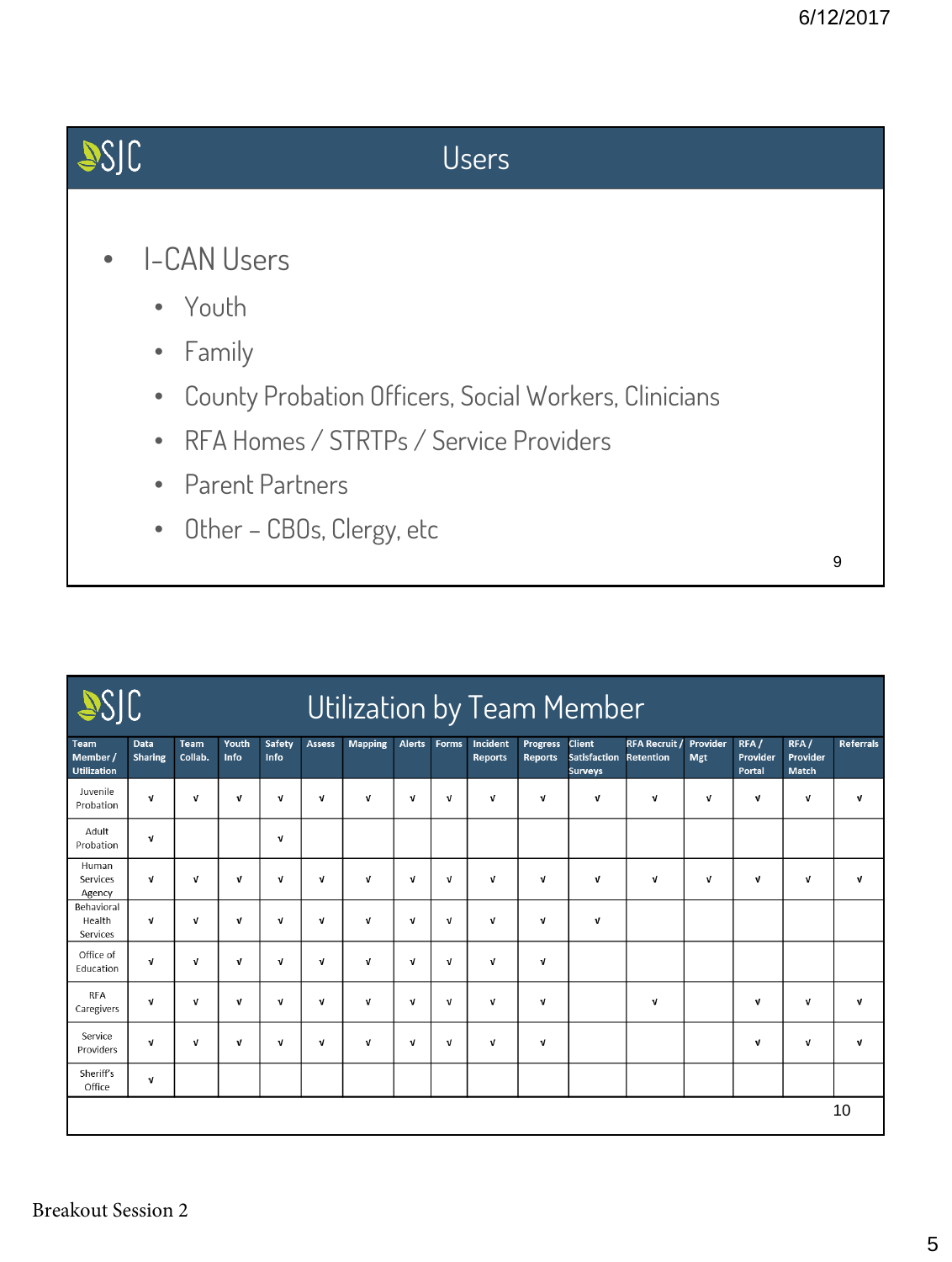|                                                                                                                                                                                |                          |                                                                                                                                                                                                                                                                                                                                                                                                          |                       |                                 |              |          |                | Home Page/Dashboard                                                                                                                                                                                           |                                                                            |    |
|--------------------------------------------------------------------------------------------------------------------------------------------------------------------------------|--------------------------|----------------------------------------------------------------------------------------------------------------------------------------------------------------------------------------------------------------------------------------------------------------------------------------------------------------------------------------------------------------------------------------------------------|-----------------------|---------------------------------|--------------|----------|----------------|---------------------------------------------------------------------------------------------------------------------------------------------------------------------------------------------------------------|----------------------------------------------------------------------------|----|
| Kelly Jenkins<br>Probation                                                                                                                                                     | JSIC<br><b>PROBATION</b> | <b>FORMS</b>                                                                                                                                                                                                                                                                                                                                                                                             | <b>REPORTING</b>      |                                 |              |          |                | Innovative Care for Adolescent Needs                                                                                                                                                                          |                                                                            |    |
| A ALERTS<br>3 <sup>7</sup>                                                                                                                                                     |                          |                                                                                                                                                                                                                                                                                                                                                                                                          |                       | <b>NEWS &amp; ANNOUNCEMENTS</b> |              |          |                | My Youth                                                                                                                                                                                                      | <b>MANAGE</b>                                                              |    |
| <b>6</b> NOTIFICATIONS<br>$\Omega$<br>$\equiv$ TASKS<br>$\mathbf{s}$<br>Q Search<br>$\Theta$<br>Map Search<br><b>22</b> Match Engine<br>Schedule Meeting<br>My Youth<br>$\Box$ |                          | New CFT Update<br>by Kelly Jenkins on March 13, 2017<br>CDSS releases latest guidance on CFT meeting model. See ACL at:<br>http://www.cdss.ca.gov/lettersnotices/EntRes/getinfo/acl/2016/16-84.pdf<br>New CFT Update<br>by Kelly Jenkins on March 13, 2017<br>CDSS releases latest guidance on CFT meeting model. See ACL at:<br>http://www.cdss.ca.gov/lettersnotices/EntRes/getinfo/acl/2016/16-84.pdf |                       |                                 |              |          |                | Julie Crichton cA-9478856<br>日じょ<br>DeMarcus Johnson cA-0098588<br>国大王<br>εэ<br>Sean Parker ca-0556711<br>t.<br>日じる<br>Alyssa Shumacher cA0964499<br>四人工<br>Brian Williamson cA0073356<br>日じょ<br><b>TASKS</b> | $\mathcal{H}$<br>$\gamma(\cdot)$<br>$\mathcal{A}$<br>$\mathcal{A}$<br>OPEN |    |
| o Call<br>Alyssa Doe                                                                                                                                                           |                          | <b>MARCH 2017</b>                                                                                                                                                                                                                                                                                                                                                                                        |                       |                                 |              |          | ۰,             | $\Box$ Do this now.                                                                                                                                                                                           | Now                                                                        |    |
| <b>Brian Doe</b><br>Œ.<br>Charlie Doe                                                                                                                                          | Mo                       | Tu                                                                                                                                                                                                                                                                                                                                                                                                       | We                    | Th                              | Fr           | Sa       | Su             | Work<br>$\Box$ Do this next.<br>Webapp                                                                                                                                                                        | Today                                                                      |    |
| Ъ<br>Daniel Doe<br>W<br>Evan Doe                                                                                                                                               | $\mathbf{I}$             | $\overline{2}$                                                                                                                                                                                                                                                                                                                                                                                           | $\mathbf{a}$          | $\mathcal{A}$                   | 5            | 6        | $\overline{z}$ | Now, do more!<br>Web API                                                                                                                                                                                      | Monday                                                                     |    |
| My RFAs<br>$\begin{array}{c} \n\mathbb{Q} \n\end{array}$                                                                                                                       | $\mathbf{B}$<br>15       | $\mathbf{Q}$<br>16                                                                                                                                                                                                                                                                                                                                                                                       | 10 <sub>1</sub><br>17 | 11<br>18                        | $12\,$<br>19 | 13<br>20 | 14<br>21       | Hdid-it-<br>$\checkmark$<br>Mobile App<br>I-did-this-too-<br>$\checkmark$                                                                                                                                     |                                                                            |    |
|                                                                                                                                                                                |                          |                                                                                                                                                                                                                                                                                                                                                                                                          |                       |                                 |              |          |                | <b>Advertising</b>                                                                                                                                                                                            |                                                                            | 11 |

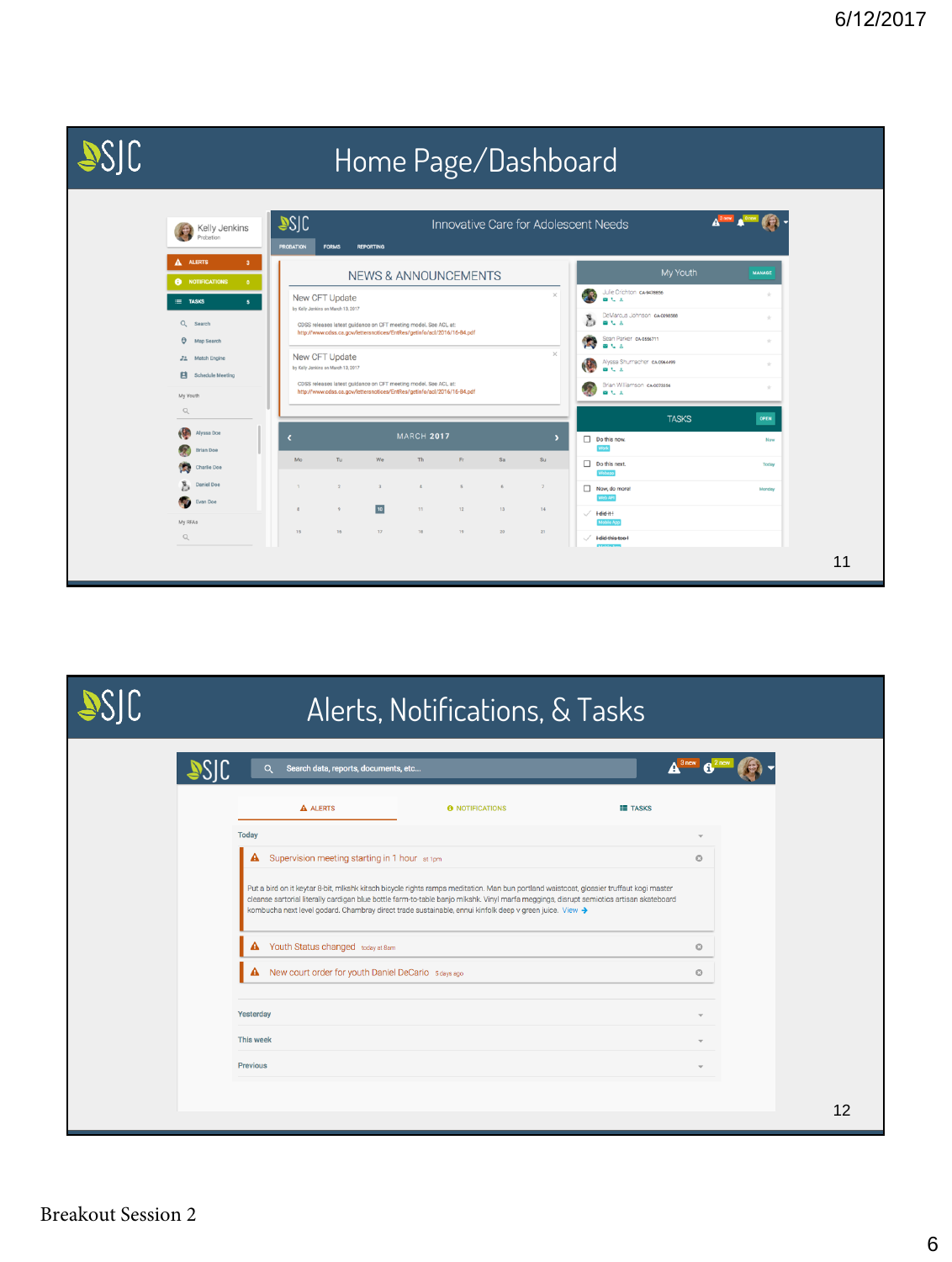| SJC | Youth Information Page                                                   |                                                                                                                                                                           |                                                              |                                                    |                                                                                     |  |    |  |  |  |
|-----|--------------------------------------------------------------------------|---------------------------------------------------------------------------------------------------------------------------------------------------------------------------|--------------------------------------------------------------|----------------------------------------------------|-------------------------------------------------------------------------------------|--|----|--|--|--|
|     | 2510<br>$\alpha$                                                         | Search data, reports, documents, etc                                                                                                                                      |                                                              |                                                    | $A_3$ $A_4$                                                                         |  |    |  |  |  |
|     | <b>Brian Alexander</b><br>Johnson                                        | <b>Victory Park</b><br>March 13, 2017<br>April 5, 2017<br>Next case worker appt.<br>Next court date<br>June 3, 1999 (17)<br><b>727 WIC</b><br>Birthdate (Age)<br>Wardship | ۰<br>Stockton<br>E.<br>March 5, 2017<br><b>Next CFT date</b> | C-70695389<br>State ID No.<br>Important contacts v | Map data @2017 Google Terms of Use Report a map error<br>36675-4002<br>Medi-Cal No. |  |    |  |  |  |
|     | <b>PERSONAL</b><br><b>PROBATION</b>                                      | <b>BEHAVIORAL HE</b><br><b>PLACEMENT</b>                                                                                                                                  | <b>SCHOOL</b>                                                | CHILD WELFARE<br><b>SUPPORT TEAM</b>               | <b>FORMS &amp; DOCS</b>                                                             |  |    |  |  |  |
|     | Contact Info                                                             | Guardian info                                                                                                                                                             | Gender                                                       | Ethnicity                                          | Language                                                                            |  |    |  |  |  |
|     | Brian Alexander Johnson & L 9<br>219 E. Jackson St<br>Stockton, CA 95202 | James Smith <b>a</b> L <b>9</b> &<br>Lauren Smith & L 9 &                                                                                                                 | Male                                                         | Hispanic, White                                    | Spanish, English                                                                    |  |    |  |  |  |
|     | Parents info                                                             | Siblings info                                                                                                                                                             | Physician                                                    | Immunizations                                      | Allergies                                                                           |  |    |  |  |  |
|     | Brian A. Doe, Sr & L Q &<br>Sarah Williams <b>B</b> L P &                | Marcus Doe B & 9 &<br>Ashley Doe B L 9 &                                                                                                                                  | Steven Johnson, M.D.<br><b>BL93</b>                          | Flu, Hepatitis, Meningococcal                      | Dust, pollen, cats                                                                  |  |    |  |  |  |
|     | <b>Next Appt with Case Worker</b>                                        | Date of last CFT                                                                                                                                                          | Next CFT date                                                | <b>County Contact</b>                              | <b>Special Needs</b>                                                                |  | 13 |  |  |  |

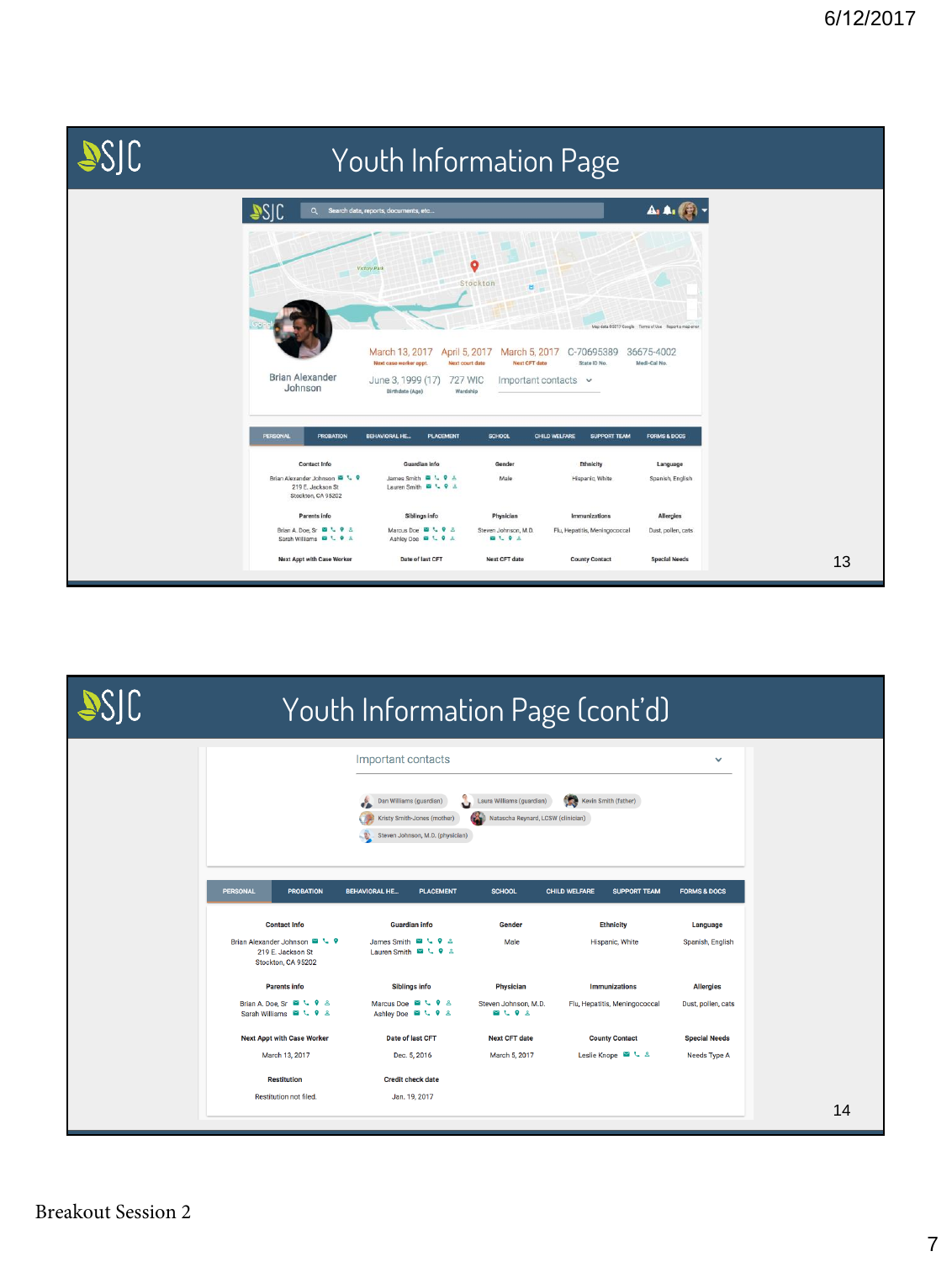|                                                                                                                                                                                                                                                                                                                                                                                                                               | Search Contacts and Files                                                                                                                                                                                                                                                                                                                                                                                                                                                                        |
|-------------------------------------------------------------------------------------------------------------------------------------------------------------------------------------------------------------------------------------------------------------------------------------------------------------------------------------------------------------------------------------------------------------------------------|--------------------------------------------------------------------------------------------------------------------------------------------------------------------------------------------------------------------------------------------------------------------------------------------------------------------------------------------------------------------------------------------------------------------------------------------------------------------------------------------------|
| rch data, reports, documents, etc<br>Search<br>Search files, folders, and contacts across departments<br><b>O CONTACT SEARCH</b><br><b>E</b> FILE SEARCH<br>Q Search contacts across multiple departments<br>T First Name<br>T Last Name<br>$\mathbb{C}_{\bullet}$ Telephone<br>$\sim$ Email<br>Steven Johnson, M.D.<br>日じる<br>Physician<br>Stephanie Walker<br>۵<br>日じょ<br>Clinician<br>Greg Jennings<br>自しる<br>Psychiatrist | arch data, reports, documents, etc<br>Search<br>Search files, folders, and contacts across departments<br><b>E</b> FILE SEARCH<br><b>O CONTACT SEARCH</b><br>Q: limits files and folders across multiple departments<br>Document Title<br><b>B</b> Document Owner<br>Search by date range<br>Date of upload<br>Choose date<br>Probation<br>Last modified: 1/5/17<br>Placement Report, June 2016.xlsx<br>$\mathbf{d}$<br>Last modified: 6/27/16<br>Signed RFA Agreement.pdf<br>Last opened: never |
| Alicia Keys<br>国大王<br>Guardian                                                                                                                                                                                                                                                                                                                                                                                                | Email template doc.docx<br>Last modified: yesterday<br>15                                                                                                                                                                                                                                                                                                                                                                                                                                        |

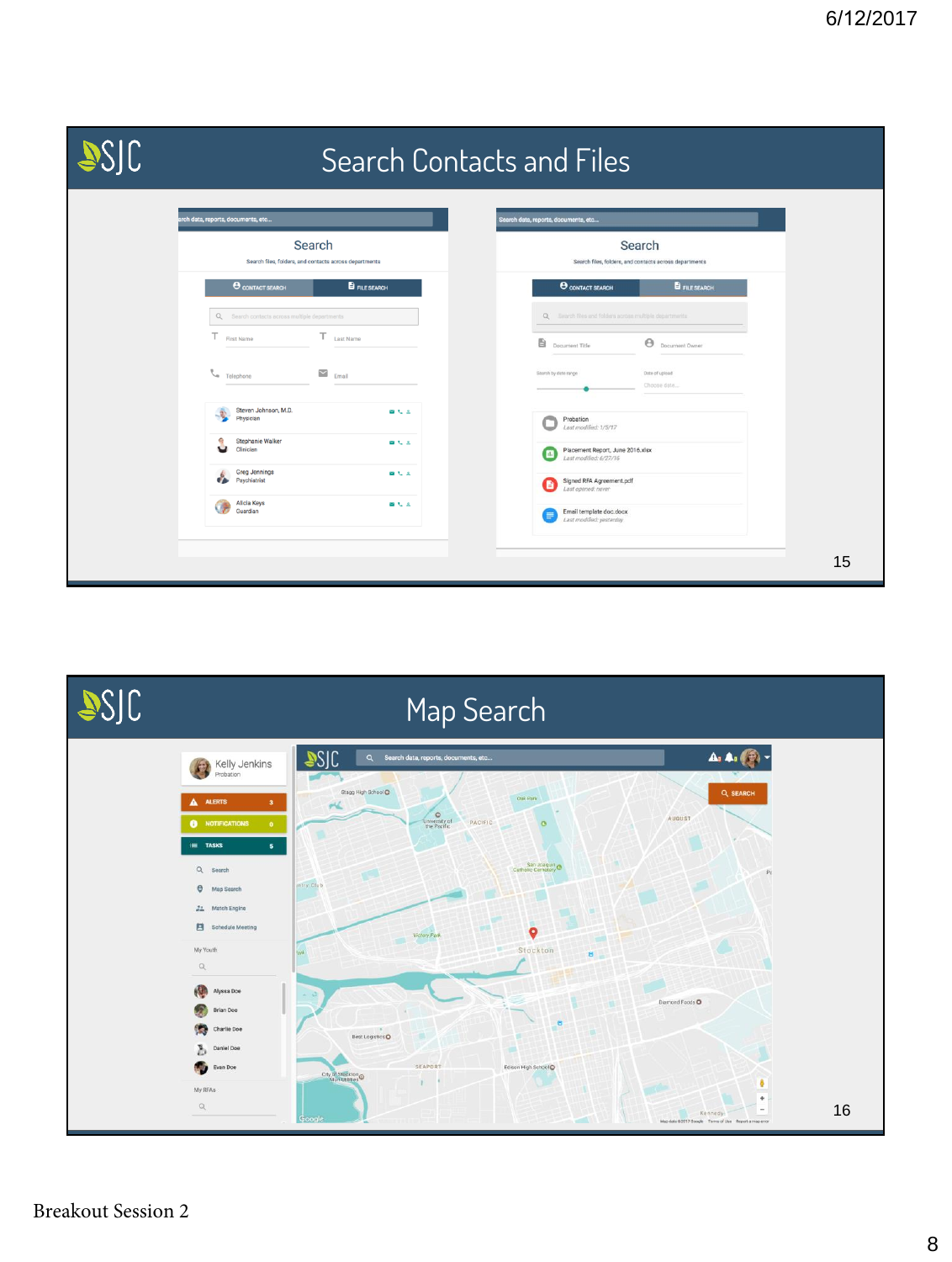

| SSJC | <b>Schedule Meeting</b>                                                                   |
|------|-------------------------------------------------------------------------------------------|
|      | SCHEDULE MEETING                                                                          |
|      | Select youth<br>$\bullet$ Q<br>Meeting type<br>$\mathbf v$                                |
|      | ╱<br>Meeting name<br>$Q$ Time<br>$\Box$ Date                                              |
|      | $\omega_{\rm c} = \omega_{\rm c}$<br>+ CREATE MEETING<br>ADD CONTACTS                     |
|      | <b>Kelly Jenkins</b><br>Probation<br><b>Brian Johnson</b><br>日じる<br>Youth                 |
|      | Dan Williams<br>日によ<br>$\mathbf{r}$<br>Guardian<br>e<br>Sarah Williams<br>日じる<br>Guardian |
|      | Natascha Reynard, LCSW<br>日もふ<br>Clinican                                                 |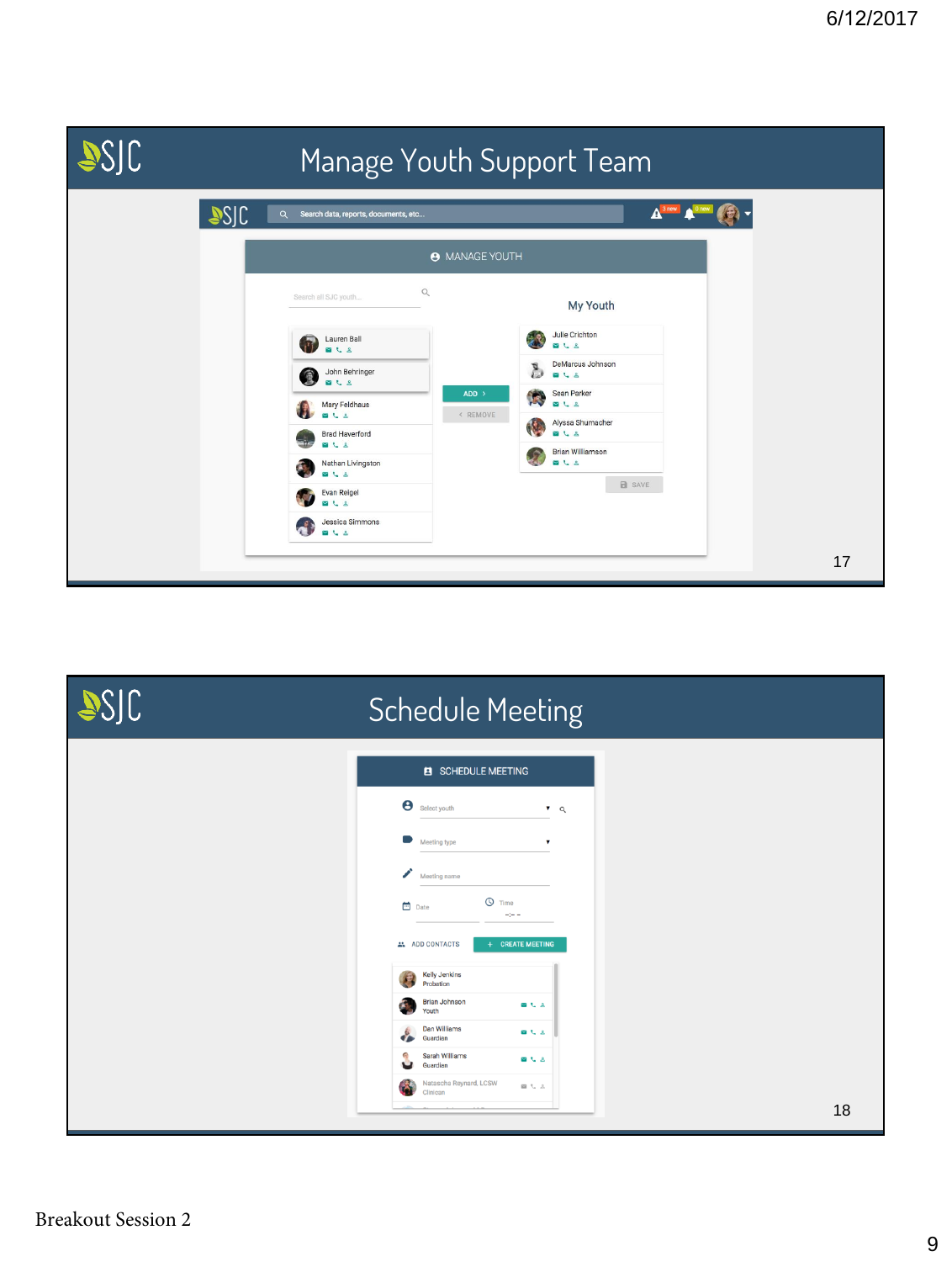| <b>ASJC</b> | User Profile Page                                                                                                                                                              |    |
|-------------|--------------------------------------------------------------------------------------------------------------------------------------------------------------------------------|----|
|             | SSJC<br>Kelly Jenkins<br>Probation<br>Department<br>Probation<br>Phone No.<br>$(209)$ 488-6771<br>Home office<br>9 Stockton, CA<br>$\frac{1}{22}$ Birthdate<br>June 18th, 1990 |    |
|             | <b>MANAGE YOUTH</b><br><b>HELP &amp; SUPPORT</b>                                                                                                                               | 19 |